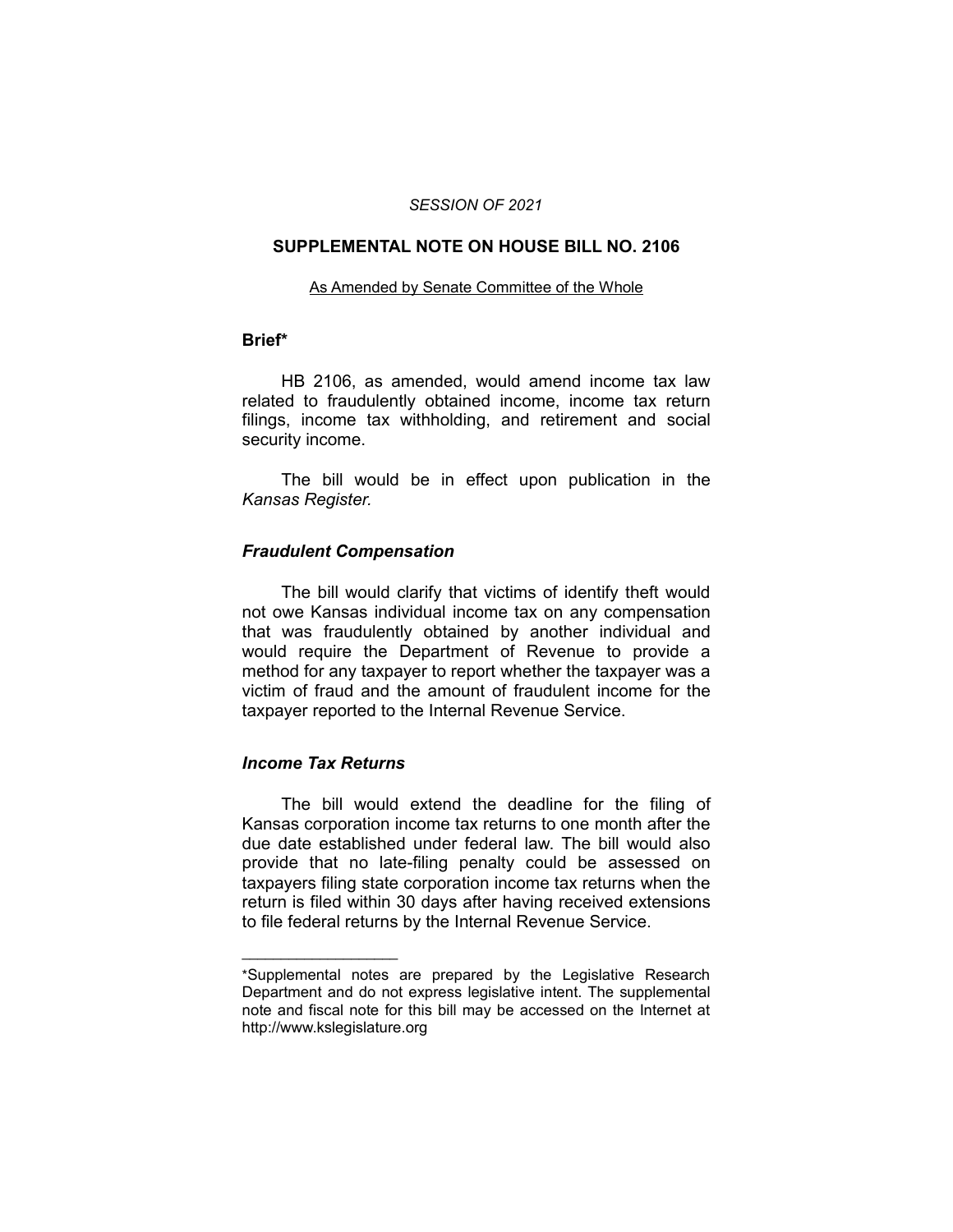For all taxpayer returns other than corporate returns, the bill would provide for filing deadlines to be the due date established by the federal Internal Revenue Code, including any applicable extensions granted by the Internal Revenue Service.

The provisions of the bill would be applicable to returns for tax year 2020 and all future years.

## *Income Tax Withholding*

The bill would provide that for tax year 2021, for wages paid to employees temporarily teleworking in a state other than their primary work location, employers would have the option to withhold income taxes based on the state of each employee's primary work location instead of the state where the employee in which the employee is teleworking.

## *Social Security and Retirement Income*

The bill would, beginning in tax year 2021, exempt social security benefits and amounts received by retired individuals under all retirement plans from the Kansas income tax to the extent such income is included in federal adjusted gross income.

# **Background**

The bill was introduced by the House Committee on Taxation at the request of a representative of the Kansas Chamber of Commerce.

# *House Committee on Taxation*

In the House Committee hearing on January 27, 2021, a representative of the Kansas Chamber of Commerce testified as a **proponent** of the bill, stating the bill would resolve a